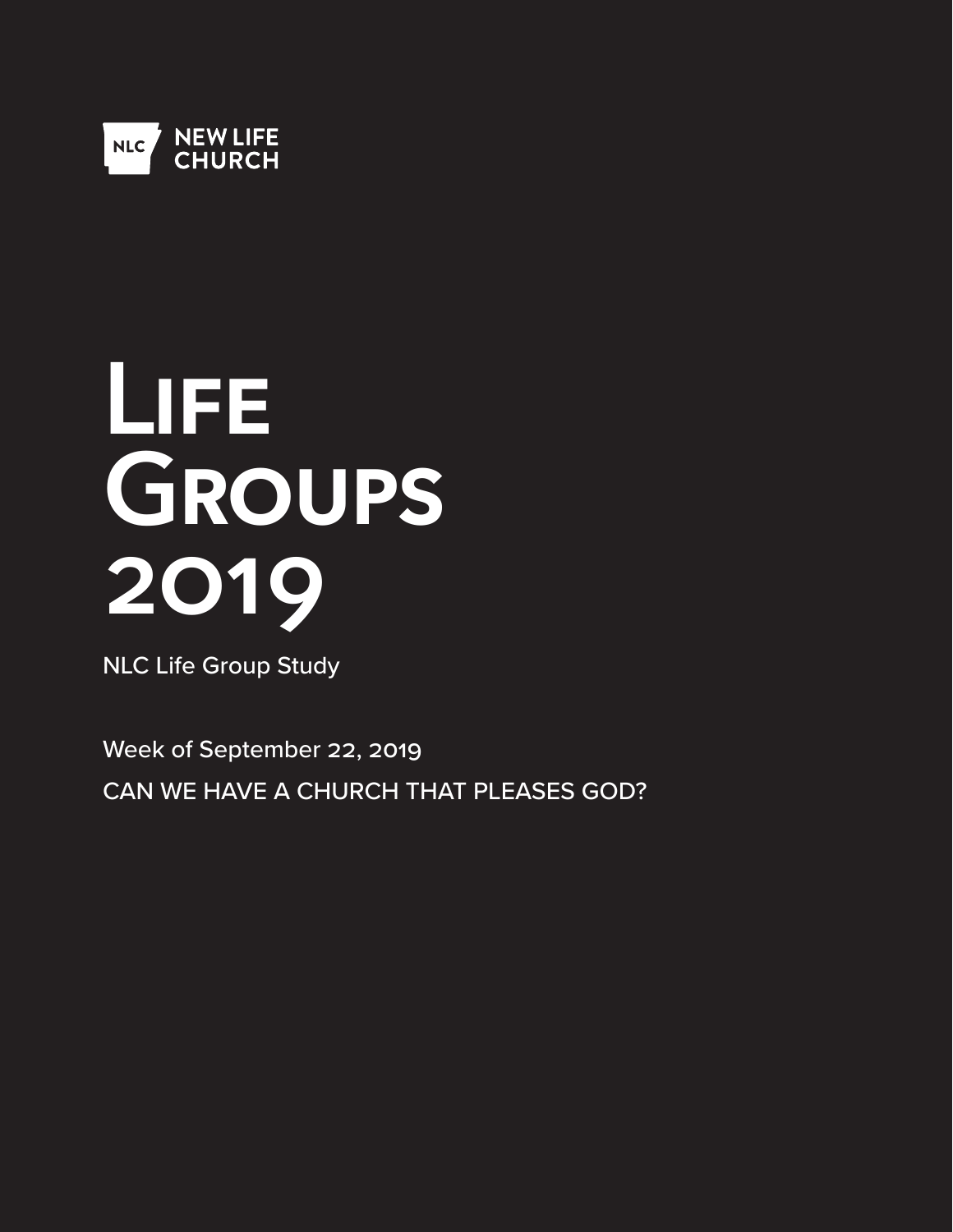## Life Group Schedule

#### **30 Min** Eat, Meet & Greet

**15 MIN** Ice Breaker: **Name That Person.** Divide into two teams. Give each person a blank card and ask each person to write five little known facts about themselves on their card. Include all leaders in this game too. Ex: I have a pet iguana, I was born in Iceland, my favorite food is Spam, my grandmother is called Doris and my favorite color is red. Collect the cards into two team piles. Draw one card from the opposing team pile. Each team tries to name the person in as few clues as possible. Five points if they get it on the first clue, then 4, 3, 2, 1, 0. The team with the most points wins. (Note: if you select the most obscure facts first, it will increase the level of competition and general head scratching!)

**Transition:** As you're gathering, spend some time in **Worship & Prayer**.

#### **45 Min | CAN WE HAVE A CHURCH THAT PLEASES GOD?**

- Visiting pastors always what to know what we do and how we do it, but I have to first teach the why, because if you don't know the why (scripturally) you may not like the how and what.
	- All NLC campuses have weekend services, but not everything happens during church.
- I see our church as a believer service but fully aware of lost people everywhere.
	- This dictates everything we do: how we greet in the parking lot, how long our services are.
	- We must win souls.
- Bro Larry Stockstill wrote a book, "25 Lines Around," to help people understand souls. Today it would be 40 lines around, 4.9 billion people not Christians.
	- If the lost died today. its over for them. Forever. That is the reason every church needs to get this right. So, at NLC we really try to answer this need. Why?

## REACHING THE LOST IS THE BIBLICAL MANDATE.

#### **See Romans 10:13-14, Matthew 28:18-20**

- The most important thing a church/Christian can do is get lost people saved.
	- Ex. Why? Because you can go to heaven with a bad attitude, a bad marriage, a bad temper, a bad devotional life, but you cannot go to heaven without Jesus.
	- › The church needs to be a place that teaches the word, is excellent in what they do, is relational, that is loaded with integrity, and that values souls.
	- We must loved the unchurched if they are saved or not, without compromising the Word. Everything we have is to help us communicate the word. It is all about **souls**.
- Three ways to disciple people—disciple means learner—in church, in small groups, and in mentoring.
	- Ezekiel says if we do not tell the truth to the world then their blood is on our hands.

#### **See Proverbs 11:30, John 14:6**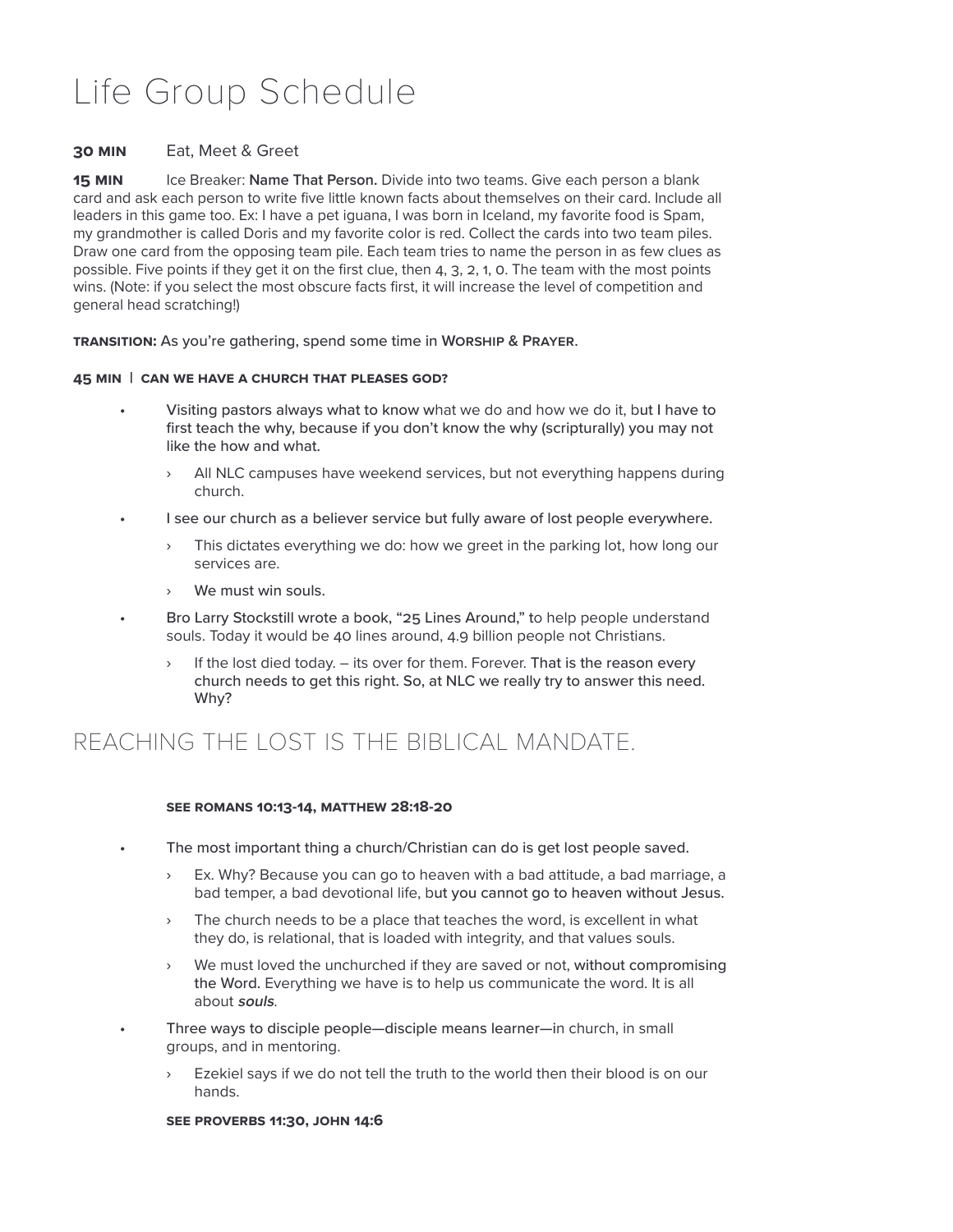The purpose of the Church isn't to have worship services for ourselves. We exist for the world to find Christ.

**See 2 cor 5:14-15, Acts 1:8**

## HEAVEN AND HELL ARE REALITIES.

- Sometimes people will say….that church is so big…getting too big, but it has to be big as long as heaven and hell are real.
- Btw. We must get smaller too, because every individual matters.

## INVITING UN-CHURCHED PEOPLE TO A LIFE-GIVING CHURCH SERVICE IS STILL AN EFFECTIVE METHOD.

• Barna Institute survey: 47% of all people in America says they would go to a church service if they were invited.

#### **See Matt 24:12**

• From The builder generation – born 1927-1945, where 65% are Bible-based believers, to The Millennials – born 1986 - 1995, where only 4% are Bible-based believers.

#### **Two ways to keep a church doing the great commission**

#### 1. WE FOCUS ON A LIFE-GIVING CULTURE.

- Tree of Life vs. the Tree of the Knowledge of Good and Evil
	- › There are two mindsets that all of us still have: Tree of Life or Tree of the Knowledge of Good and Evil.
		- One is about rules and regulation. The other about loving God.
		- Pitiful to avoid a movie because its bad. Strong to avoid a movie that could grieve the life giving holy spirit within me
		- Pitiful to hate someone who doesn't do what I know is the knowledge of good and evil. Powerful to love someone who doesn't know the tree of life.

#### **See John 14:15**

• Focus on the loving me…..then you will obey because you want to.

#### 2. TO CREATE SERVICES WITH THE UN-CHURCHED IN MIND.

- From the second they enter your parking lot, guests begin making impressions about your ministry. Churches that understand the lasting nature of first impressions understand that people matter.
- Know why the unchurched are unchurched. People make a decision to stay or leave within the first five minutes.

#### **HOW DO WE HAVE A LIFE-GIVING CULTURE THAT REACHES THE LOST?**